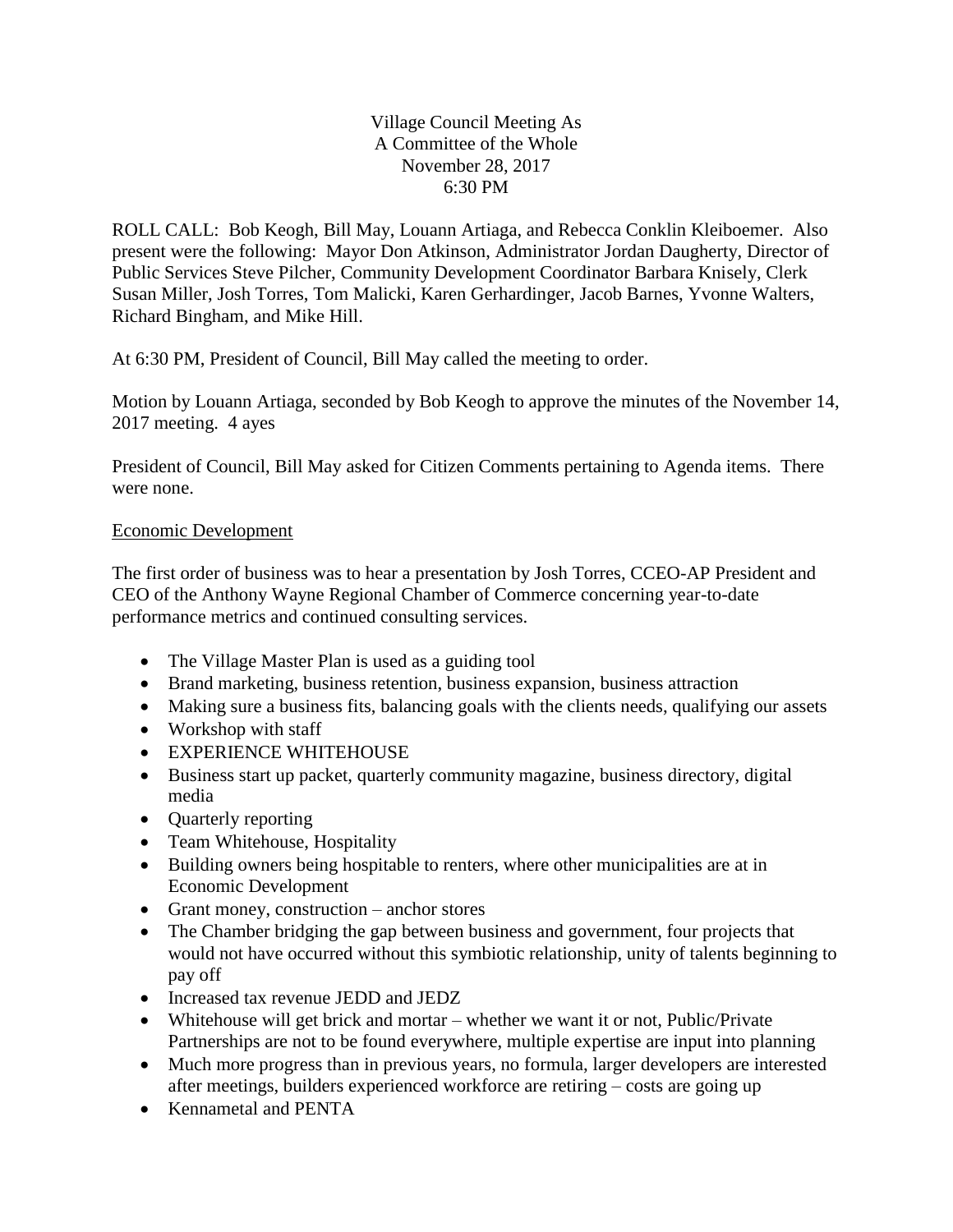- Speed of service
- Growing relationships sticking to the plan
- Transportation walkability, Bike-a-bility, Senior Citizen Transportation, Ambulance companies Senior Transportation Services

## Finance, Audit, and Investment

The next order of business was to hear proposals on recommended health/dental/life insurance coverage.

- Administration cannot recommend the 30% increase for continued Paramount coverage, Taking care of the employees in a responsible way, average increase for insurance in Ohio is around 30%, Employee participations is 10%
- HMO, PPO options with a 13% increase
- HSA funds can be used tax free towards medical expenses, employer funds the HSA, \$1000 Employer contribution for singles, \$2,000 per family towards deductible and out of pocket, comparable to current offerings, employees own the account, Village employees have expressed the most interest in the HSA, a good product with around a 13% increase in cost
- Employees will be able to choose a PPO or HSA option
- If the Village transitions to the Affordable Care  $Act we$  will not be able to go back
- Best and most responsible product
- Sacrifices higher deductibles, front load the \$1,000/\$2,000 employer contribution for the first year and then monthly for every year after
- Dental, Nippon, 5.72% decrease
- Life insurance, Nippon, \$10,000 for non-salaried, \$40,000 for salaried, recommendation to raise that amount to \$40,000/\$100,000 respectively, \$1,000 cost increase to the Village per year

Motion by Bob Keogh, seconded by Rebecca Conklin Kleiboemer to recommend to Council to approve the Administrations recommendations for health care options, dental and life insurance. 4 ayes

## Finance, Audit, and Investment

The next order of business was to review the proposed 2018 Rate and Fee Schedule.

- Recommended changes are to match Maumee who we contract with
- Pg. 5 crossed out area is replaced by reinspection fees
- Chapter numbers
- Capital improvement changes no changes aside from 17.7% increase from the City of Toledo, flat rate of 6% increase to keep fund from losing, effect of average household would be \$2.19 increase/month